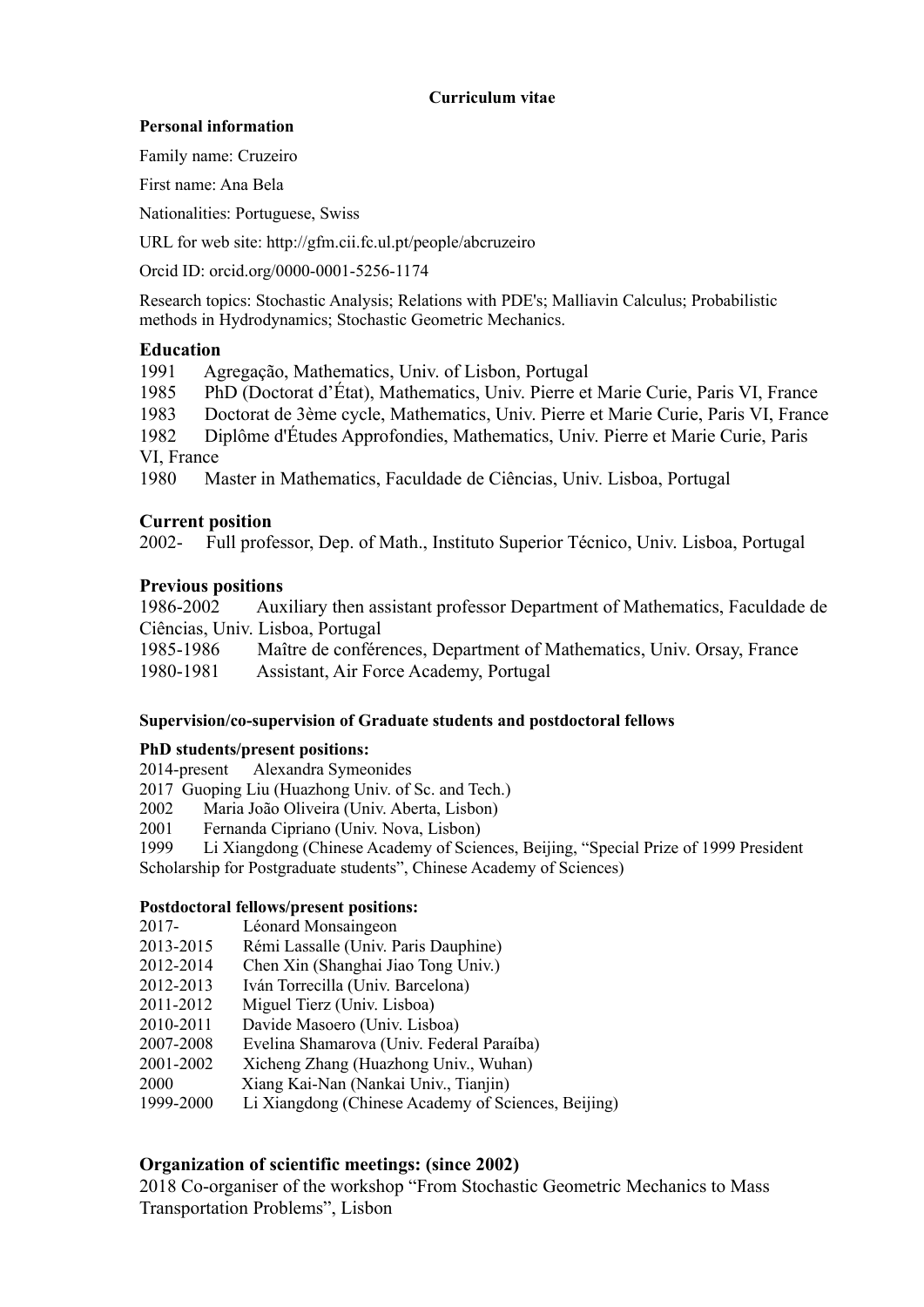2017 Co-organizer of the session "Probability Conference on Geometric Science of Information (GSI2017), Mines Paris Tech, Paris 2017

2015 Co-organizer of the research semester "Geometric Mechanics, Variational and Stochastic Methods", Centre Interfacultaire Bernoulli, EPFL, Lausanne

2014 Co-organizer of the Conference "Advances in Mathematical Fluid Mechanics – Stochastic and deterministic methods", Lisbon

2011 Co-organizer of the 3rd Intern. Conference "Geometry, Dynamics, Integrable systems", Sintra 2010 Member of the scientific committee of the 34<sup>th</sup> Conference on Stochastic processes and their applications, SPA 2010, Osaka

2006 Co-organizer of the Conference "Stochastic Analysis in Mathematical Physics"(Satellite conference of the International Congress of Mathematics ICM2006), Lisbon

2006 Organizer of the Session "Stochastic Analysis" of the 31<sup>th</sup> Conference on Stochastic processes and their applications, SPA 2006, Paris

2003 Co-organizer of the first "EMS Mathematical weekend", Lisbon

2003 Member of the local organizer committee of the XIV International Congress

on Mathematical Physics (ICMP 2003), Lisbon

2002 Member of the scientific committee of the 1st. Sino-German Conference on Stochastic Analysis (Satellite of the ICM 2002), Beijing

### **Institutional responsabilities/commissions of trust**

| $2017 -$  | Scientific Council FCT                                                          |
|-----------|---------------------------------------------------------------------------------|
| 2016-2019 | Member of the ESF College of expert Reviewers                                   |
| 2013-2016 | Vice President Department of Mathematics, IST, Univ. Lisbon                     |
| 2012      | Member of the jury of the European Latsis Prize 2012 in Mathematics             |
| 2010-2014 | Comittee for IRCSET postdoctoral fellowships (Mathematics), Ireland             |
| 2010-2017 | Comittee for Conferences on Stoch. processes Bernoulli Society                  |
| 2008-2009 | Jury senior of IUF (Institut Universitaire de France)                           |
| 2007-2010 | Panel member ERC (Starting Grants)                                              |
| 2006-2011 | Member then secretary of the Mathematical Physics Commission (C18) of the IUPAP |
| 2006-2008 | Editorial Board of the EMS Newsletter                                           |
| 2005      | Italian committee of evaluation (CIRV)                                          |
| 2004-2006 | Comission for meetings of the EMS                                               |
| 2003      | Evaluation committee of the program Rámon y Cajal, Spain                        |
| 2000-2004 | President of the Portuguese Mathematical Society                                |
|           |                                                                                 |

**Projects** (since 2008)

2018- FCT "Schroedinger's problem and Optimal Transport: a multidisciplinary perspective" (member)

2015-2018 FCT "From Stochastic Geometric Mechanics to Mass Transportation Problems" (PTDC/MAT-STA/0975/2014 ) (PI)

2013-2015 FCT "Advances in nonlinear pdes: from degenerate equations to stochastic control and mean-field games" (PTDC/MAT-CAL/0749/2012) (member)

2012-2015 FCT "Probability and PDE's in mathematical Physics" (PTDC/MAT/120354/2010) (member)

2009-2014 ANR "ProbaGeo: Manifold-valued stochastic processes and Geometry of infinite dimensional path manifolds "(member)

2009-2012 FCT "Probabilistic approach to finite and infinite dimensional dynamical systems" (PTDC/MAT/104173/2008) (PI)

2007-20121 FCT "Mathematical Physics" (PTDC/MAT/69635/2006) (member)

### **Some recent invited talks**

2018 ENSPM, Bragança, Portugal 2018 LSAA2018, Linnaeus University 2018 Workshop Gibbs measures for nonlinear dispersive equations, Oberwolfach 2018 Centenary of S.V. Fomin, Moscow State University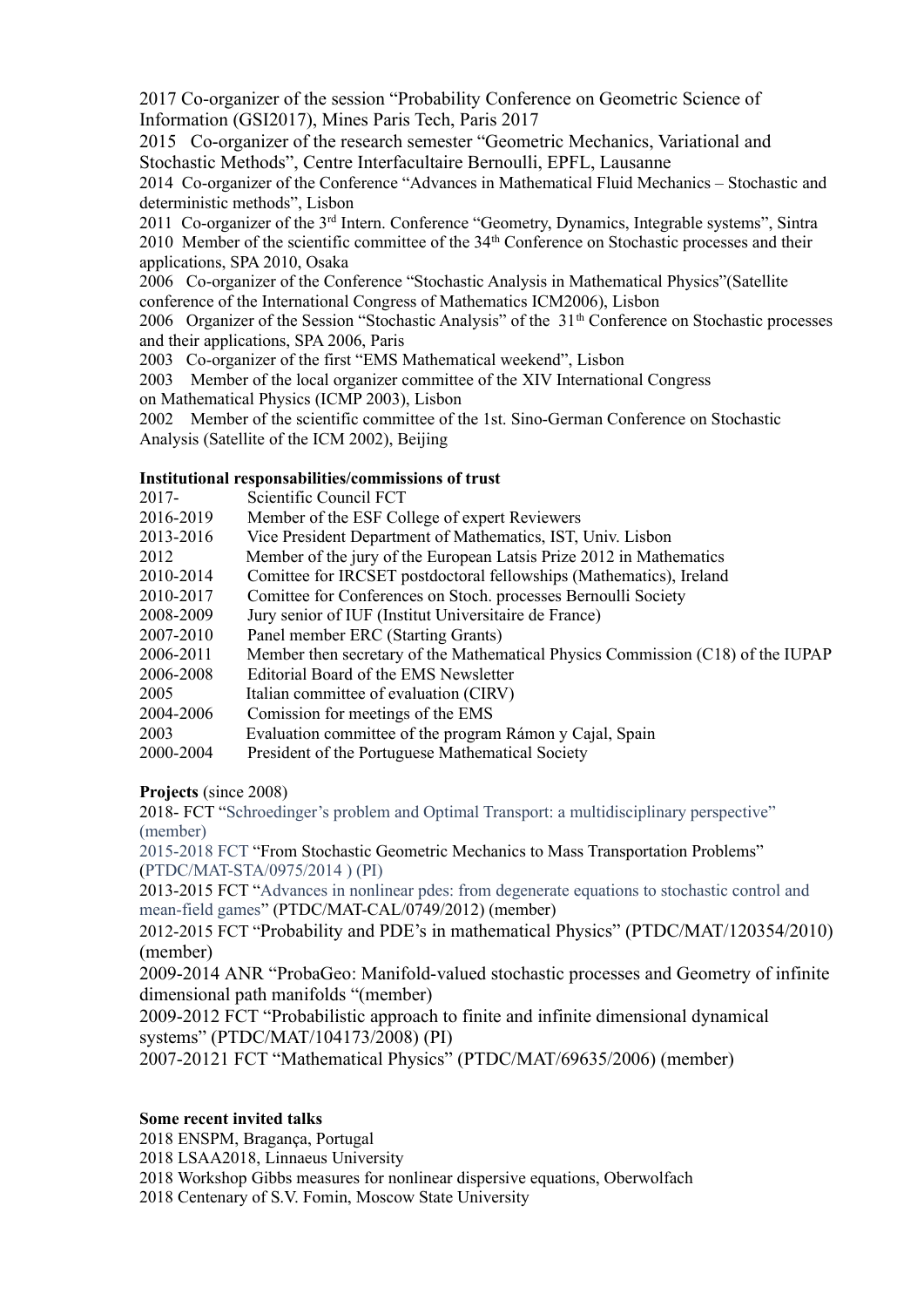2017 Classic and Stochastic Approaches to Mathem. Fluid Dynamics, imperial College London

2017 LMS Durham Research Symposium Stochastic Analysis

2017 Conference GeoProb 2017, Univ. Luxembourg

2017 Irregular transport: analysis and applications, Basel

2016 Asian Mathematical Conference, Indonesia

2016 Stochastic Analysis, Rough paths, Geometry, Imperial College London

2016 UK-Japan Winter School, Imperial College London

2014 Colloquium at IMB, Univ. Dijon

2014 Semester "EDP e Probabilités", Inst. Mathém. de Toulouse (mini-course)

2013 Stochastic Analysis and Applications, Oxford-Man Inst. of Quantitative Finance

2013 Probability and PDE's", Pisa

2013 Stochastic Processes and Functional Inequalities, Oberwolfach

2013 Chinese Acad. Sciences, Beijing

2012 9th AIMS Conference, Orlando

2012 Centre Interfacultaire Bernoulli, EPFL (mini-course)

2011 5th Int. Conference on Stochastic Analysis and its Applications, Hausdorff Center, Bonn

2011 Seminar Stochastic Analysis, Mathem. Institute Univ. Oxford

2010 GDIS 2010 (Geometry, Dynamics, Integrable Systems), Belgrade

2009 XI CLAPEM (Congresso Latino-Americano de Prob. y Estad. Matematica), Venezuela

2009 7th Intern. ISAAC Congress, Imperial College London

2008 Symposium on Stochastic Analysis, Univ. and HCM, Bonn

### **Some recent invited research visits**

- 2017 2 weeks, Shanghai Jiao Tong Univ.
- 2015 4 months, Centre Interfacultaire Bernoulli, EPFL, Lausanne
- 2014 1 month, Dep. Mathématique Univ. Dijon
- 2012 2 months, Centre Interfacultaire Bernoulli, EPFL, Lausanne

2011 1 month, Mathematical Institute Univ. Oxford

2008/2009 3 months, Dep. Mathématique Univ. Poitiers

- 2009 2 weeks, Univ. Fudan, Shangai
- 2007 1 month, Inst. Mittag-Leffler, Stockholm
- 2007 2 weeks, Mathematical Institute Univ. Oxford

**Referee** for J. Phys. A, Proc. Royal Soc., Annals of Prob., Nonlinearity, PTRF, JEMS, among others **Career Breaks:** None

### **Publications**

### **in journals:**

1. *Convergence quasi partout dans des domaines paraboliques des fonctions d'intégrale de Dirichlet finie*, C.R. Acad. Sc. Paris, t. 294 (1982), 13-16

 2. *Convergence au bord pour les fonctions harmoniques dans Rd de la classe de Sobolev W\_1^p*, C.R.Acad. Sc. Paris, t. 294 (1982), 71-74

 3. *Equations différentielles ordinaires: non explosion et mesures quasi-invariantes,* J. Funct. Anal. 54 (1983), 193-205

 4. *Equations différentielles sur l'espace de Wiener et formules de Cameron-Martin non linéaires*, J. Funct. Anal. 54 (1983), 206-227.

 5. *Unicité de solutions d'équations différentielles sur l'espace de Wiener*, J. Funct. Anal. 58 (1985), 335-347

6. *Diffusions sur l'espace de Wiener*, C.R. Acad. Sc. Paris, t. 302, ser. I, 8 (1986), 295-298

7. *Estimations capacitaires sur l'espace de Wiener*, I, Bull. Sc. Math., 2e ser., 110 (1986), 139-147

 8. *Processus sur l'espace de Wiener associés à des opérateurs élliptiques à coefficients dans certains espaces de Sobolev*, J. Funct. Anal. 72 (2) (1987), 346-367

 9. *Solutions et mesures invariantes pour des équations d'évolution stochastiques du type Navier-Stokes*, Expo. Math. 7 (1989), 73-82

10. with S. Albeverio, *Global flows with invariant (Gibbs) measures for Euler and Navier-Stokes*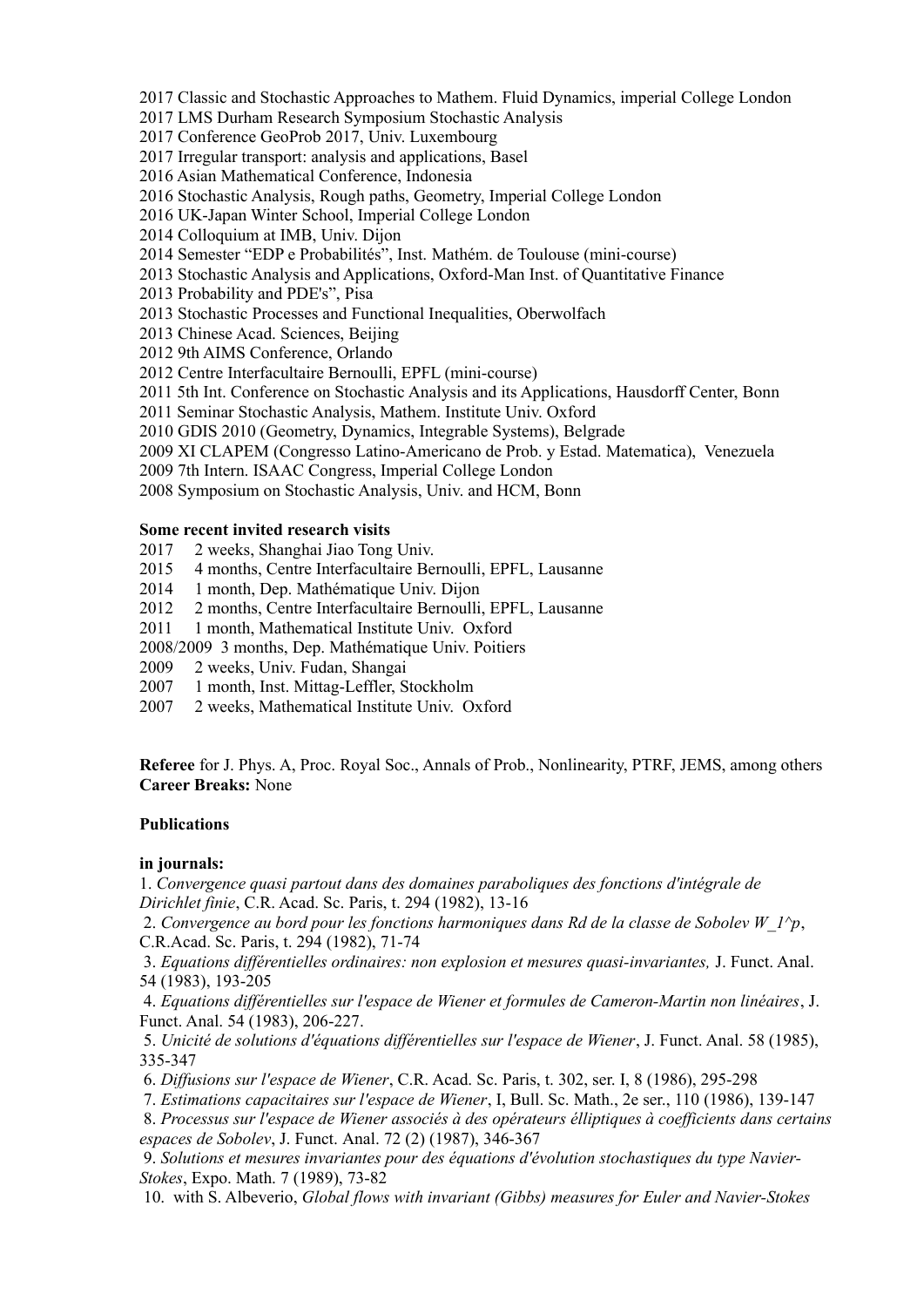*two dimensional fluids*, Comm. Math. Phys. 129 (1990), 431-444

 11. with J.C. Zambrini, *Malliavin Calculus and Euclidean Quantum Mechanics, I - Functional Calculus*, J. Funct. Anal. 96 (1) (1991), 62-95

 12. with P. Malliavin, *Repère Mobile et Géometrie Riemannienne sur les espaces des chemins*, C.R. Acad. Sc. Paris 319, ser. I (1994), 859-864

 13. with J.C. Zambrini, *Malliavin Calculus and Euclidean Quantum Mechanics II - Variational Principle for Infinite Dimensional Processes*, J. Funct. Anal. 130 (2) (1995), 450-476

 14. with P. Malliavin, *Courbures de l'espace de Probabilité d'un Brownien Riemannien*, C.R. Acad. Sc. Paris 320, ser. I (1995), 603-607

 15. with S. Fang, *Une inegalité L2 pour des integrales stochastiques anticipatives sur une variété Riemanniene*, C.R. Acad. Sc. Paris 321, Série I (1995), 1245-1250.

 16. with P. Malliavin, *Renormalized Differential Geometry and Path Space: Structural Equation, Curvature,* J. Funct. Anal. 139 (1) (1996), 119-181

 17. with S. Fang, *An L2 - Estimate for Riemannian Anticipative Stochastic Integrals*, J. Funct. Anal. 143 (2) (1997), 400-414

 18. with P. Malliavin, *Non Perturbative Construction of Invariant Measure through Confinement by Curvature,* J. Math. Pures Appl. 77 (6) (1998), 527-537

 19. with F. Cipriano, *Flows associated to tangent processes on the Wiener space*, J. Funct. Anal. 166 (2) (1999), 310-331

 20. with S. Fang, P. Malliavin - *A Probabilistic Weitzenbock formula on Riemannian Path Space*, J. Anal. Math., Jerusalem 80 (2000), 87-100

 21. with P. Malliavin, *Frame bundle of Riemannian Path Space and Ricci tensor in adapted Differential Geometry,* J. Funct. Anal. 177 (2000), p219-253

 22. *Construction of some processes on the Wiener space associated to second order operators*, J. Korean Math. Soc. 38 (2) (2001), 307-315

 23. with S. Fang, *A Weitzenbock formula for the damped Ornstein- Uhlenbeck operator in adapted differential geometry*, C. R. Acad. Sc. Paris 332 (2001), 447-452

 24. with S. Fang, *Weak Levi-Civita connection for the damped metric on the Riemannian path space and vanishing of Ricci tensor in adapted differential geometr*y, J. Funct. Anal. 185 (2001), 681-698

 25. with P. Malliavin, S. Taniguchi, *Ground state estimations in Gauge theory*, Bull. Sci. Math. 125 (6-7) (2001), 623-640

 26. with P. Malliavin, *A class of anticipative tangent processes on the Wiener space*, C. R. Acad. Sc. Paris, Ser.I, t. 333 (2001), 353-358.

 27. with P. Malliavin – *Stochastic calculus of variations and Harnack inequality on Riemannian path space*s, C. R. Acad. Sc. Paris, Ser.I, t. 335 (2002), 817-820

 28. with X. Zhang, *Finite dimensional approximation of Riemannian path space geometry*, J. Funct. Anal. 205 (2003), p. 206-270

 29. with P. Malliavin, A. Thalmaier, *Geometrization of Monte-Carlo numerical analysis of an elliptic operator: strong approximation,* C.R. Acad. Sci., Ser I, 338 (2004), 481-486

 30. with F. Cipriano, *Flows associated with irregular Rd-vector fields*, J. Diff. Equations 219 (1) (2005), 183-201

31. with X. Zhang,  $L_p$  – gradient estimates of symmetric Markov semigroups for  $1 \leq p \leq 2$ , Acta Math. Sinica, Vol. 22, 1 (2006), 101-104

 32. with P. Malliavin – *Numerical approximation of diffusions in Rd using normal charts of a Riemannian manifold,* Stoch. Proc. And their Applic. 116 (2006), 1088-1095

 33. with X. Zhang, *Bismut type formulae for diffusion semigroups on Riemannian manifolds*, Pot. Anal., 25 (2006), 121-130

 34. with F. Flandoli, P. Malliavin, *Brownian motion on volume preserving diffeomorphisms group and existence of global solutions of 2D stochastic Euler equation,* J. Funct. Anal. 242, 1 (2007), 304-326

 35. with F. Cipriano, *Navier-Stokes equation and diffusions on the group of homeomorphisms of the torus*, Comm. Math. Phys. 275 (2007), 255-269

 36. with C. J. S. Alves, *Monte-Carlo simulation of stochastic differential systems – a geometrical approach*, Stoch. Proc. and their Applic. 118 (2008), 346-367

 37. with P. Malliavin, *Nonergodicity of Euler fluid dynamics on tori versus positivity of the Arnold-Ricci tenso*r, J. Funct. Anal. 254 (7) (2008), 1903-1925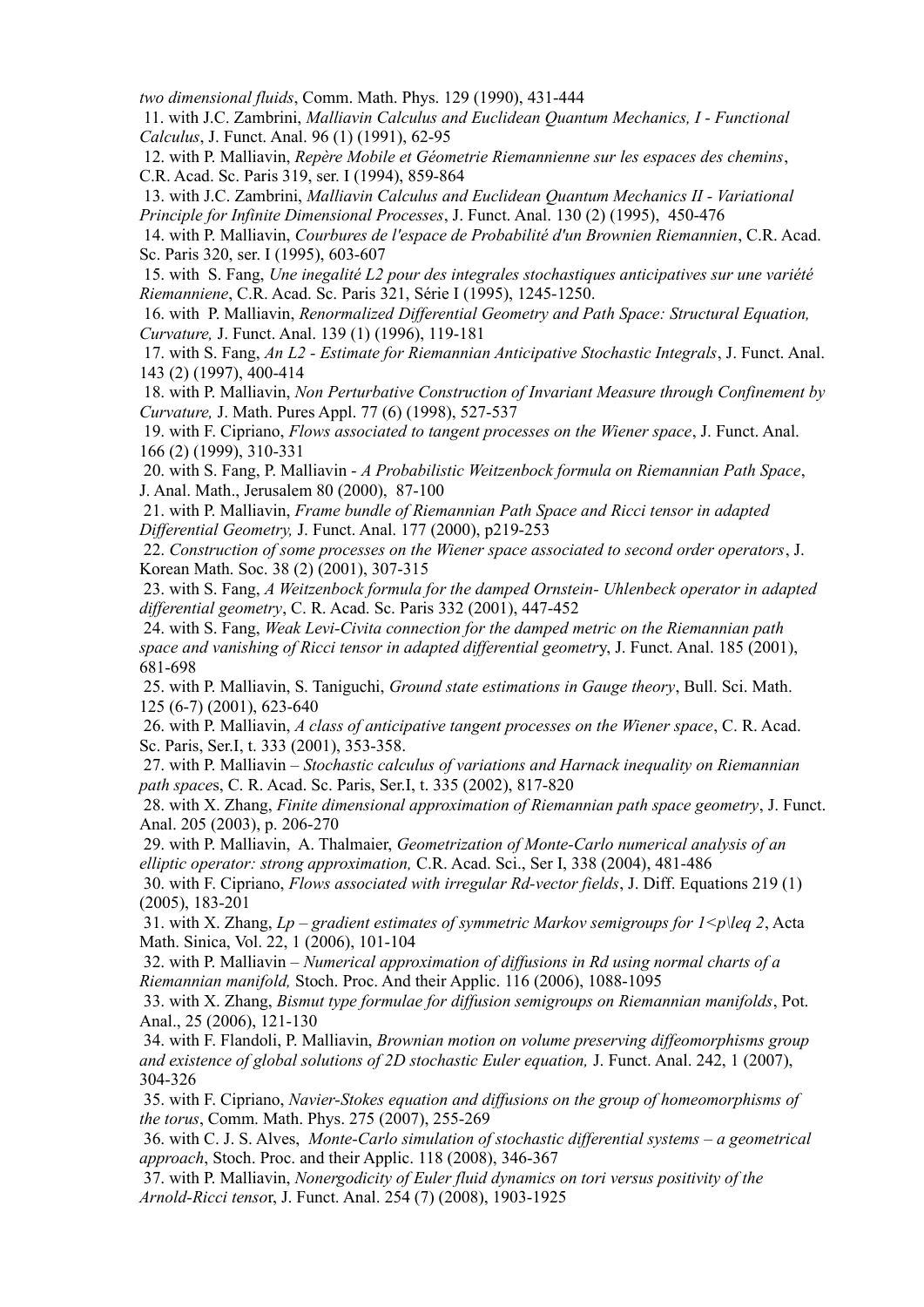38. with P. Malliavin, *Nonexistence of infinitesimally invariant measures on loop groups*, J. Funct. Anal. 254 (2008), 1974-1987

 39. with P. Malliavin, *Stochastic calculus of variations on complex line bundle and construction of unitarizing measures for the Poincaré disk*, J. Funct. Anal. 256 (2) (2009), 385-408

 40. with P. Malliavin, *Renormalized stochastic calculus of variations for a renormalized infinitedimensional Brownian motion*, Stochastics 81 (3-4) (2009), 385-399

 41. with E. Shamarova, *Navier-Stokes equations and forward-backward SDEs on the group of diffeomorphisms of a torus*, Stoch. Proc. and their Applic. 119 (2009), 4034-4060

 42. with M. Arnaudon, N. Galamba, *Lagrangian Navier-Stokes flows: a stochastic model*, J. Phys. A 44 (17) (2011), 1-12

 43. *Stochastic calculus of variations for the diffeomorphisms group*, Bull Sci. Math. 135 (6-7) (2011), 557-564

 44. with M. Arnaudon, *Stochastic Lagrangian flows on some compact manifolds*, Stochastics 84 (2- 3) (2012), 367-381

 45. with M. Arnaudon, *Lagrangian Navier-Stokes diffusions on manifolds: variational principle and stability*, Bull. Sci. Math. 136 (8) (2012), 857–881.

 46. with X. Chen, *Stochastic geodesics and stochastic backwards equations on Lie groups*, Discrete and Cont. Dyn. Systems (2013), 115-121

 47. with A. Antoniouk, M. Arnaudon, *Generalized stochastic flows and applications to incompressible viscous fluids*, Bull. Sci. Math., vol 138, 4 (2014), 565-584

 48. with A. de Oliveira Gomes, L. Zhang, *Asymptotic properties of coupled forward-backward stochastic differential equations*, Stoch. and Dynamics, vol 14, 3, 1450004 (2014) 42pp

49. with Zh. Qian, *Backward stochastic differential equations associated with the vorticity equations*, J. Funct. Anal., vol 267, 3 (2014), 660-677

50. with M. Arnaudon, X. Chen, *Stochastic Euler-Poincaré reduction*, J. Math. Physics 55, 081507 (2014)

 51. with I. Torrecilla, *On a 2D stochastic Euler equation of transport type: existence and geometric formulation*, Stoch. and Dynamics, vol 15, 1, 1450012 (2015) 19pp

52. with P. Vuillermot, *Forward-backward stochastic differential equations generated by Bernstein diffusions*, Stoch. Anal. Appl. 33, n.1 (2015), 91-109

53. with G. Liu, *A stochastic variational approach to viscous Burgers equations*, Acta Math. Sinica 32 (9) (2016), 1027-1034

 54. with G. Liu, *A stochastic variational approach to the viscous Camassa-Holm and Leray-alpha equations*, Stoch. Proc. and their Applic. 127 (1) (2017), 1-19

55. with M. Arnaudon e S. Fang, *Generalized stochastic Lagrangian paths for the Navier-Stokes equation*, Ann. Scuola Norm. Sup. Pisa, pp 24, DOI Number: 10.2422/2036- 2145.201602\_006 (2017)

56. with M. Guerra, R. Sousa, *Barrier Option Pricing under the 2-Hypergeometric Stochastic Volatility Model*, J. of Comp. and Appl. Maths., 328 (2018), 197-213

57. with D.D. Holm, T.S. Ratiu*, Momentum Maps and Stochastic Clebsch Action Principles,* Comm. Math. Phys*,* 357 (2) (2018), 873-912

#### **Proceedings:**

1. *Invariant measures for Euler and Navier-Stokes systems, Stochastic analysis, path integration and dynamics*, ed. K.D. Elworthy e J.C. Zambrini, Pitman Res. Notes in Math. Ser. 200 (1989) 2. *Flows in infinite dimensions and associated transformations of Gaussian measures*, Stoch. Methods in Math. and Physics, ed. R. Gielerak e W. Karwowski, World Sc. (1989)

 3. *Invariant measures in hydrodynamic systems with random perturbations*, Dynamics and Stochastic Processes, ed. R. Lima, L. Streit, R. Vilela Mendes, Springer-Verlag (1990)

4. with J.C. Zambrini, *Feynman's functional calculus and stochastic calculus of variations*,

Stochastic Analysis and Applications, ed. A.B. Cruzeiro e J.C. Zambrini, Birkauser P.P. 26 (1991)

5. with J.C. Zambrini, *Ornstein-Uhlenbeck processes as Bernstein diffusions*, Proc. Conf. Barcelona Análise Estocástica, Birkhauser, Boston P.P. 32 (1993)

 6. with J.C. Zambrini, *Euclidean Quantum Mechanics: an outline*, Proceedings NATO ASI, Stoch. Analysis and Appl. in Physics, ed. L. Streit, Kluwer-Acad. Publ. (1994), 59-97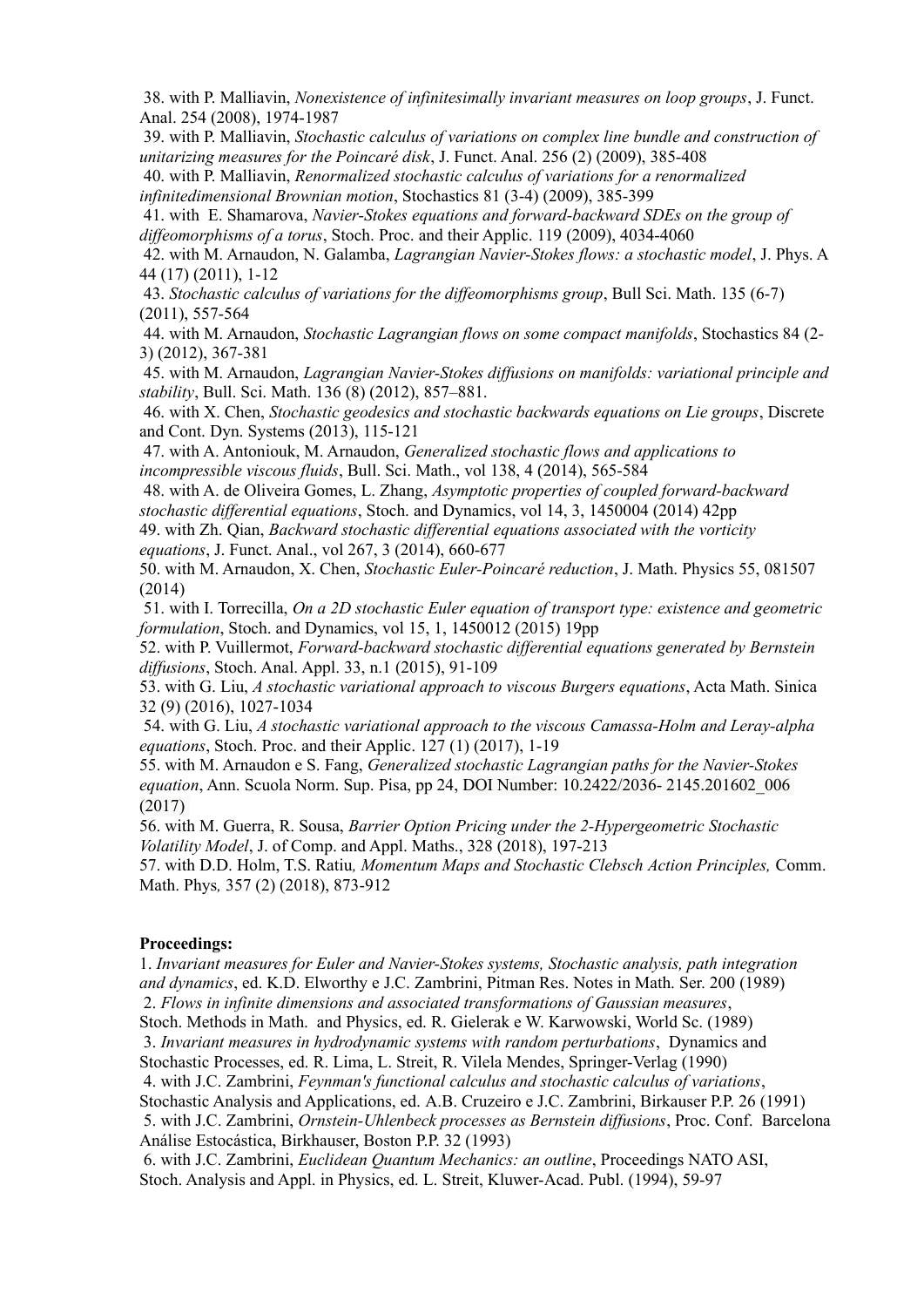7. with A. Brandão, *Singular differential operators and associated processes*, Stoch. Processes, Physics and Geometry II, ed. S. Albeverio, U. Cattaneo, D. Merlini, World Sc. (1995)

 8. with Z. Haba e J.C. Zambrini, *Bernstein diffusions and Euclidean Quantum Field Theory*, Proc. Monte Veritá Meeting, ed. E. Bolthausen, F. Russo, Birkhauser P.P. 36 (1995)

 9. with Z. Haba, *Invariant Measure for a Wave Equation on a Riemannian Manifold*, Stoch. Differential and Difference Equations, Birkhauser Progress in Systems and Control Theory 23 (1997), p. 35-42.

 10. with P. Malliavin, *Energy Identities and Estimates for Anticipative Stochastic Integrals on a Riemannian Manifold*, Stoch, Anal. and Related Topics VI, Birkhauser PP 42 (1998), 221-234 11. with P. Malliavin, *Riesz Transforms, Commutators and Stochastic Integrals*, in Harmonic Analysis and Partial Diff. Equations, Chicago Lectures in Mathematics, The Univ. of Chicago Press (1999) 151-162

 12. with W. Liming, J.C. Zambrini, *Bernstein processes associated with a Markov process*, Stoch. Analysis and Mathematical Physics, Trends in Mathematics, Birkhauser, ed. R. Rebolledo (2000) 13. with K-N. Xiang, *On metrics for tangent processes on the path space,* Stoch. Analysis and Related Topics VIII, Birhauser P.P. 53, ed. U.Capar and A.S.Ustunel (2003)

 14. with X. Zhang, *A Littlewood-Paley type inequality on the path space*, em "Seminar on Stochastic Analysis, Random Fields and Applications IV", Birkhauser P.P. 58, ed. R. Dalang, M. Dozzi, F. Russo (2004)

 15. with X. Zhang, Ornstein, *Uhlenbeck semigroups on Riemannian path spaces*, Recent developments in Stoch. Analysis and related topics, Proc. of the First Sino-German Conf. on Stoch. Analysis (a satellite conference of ICM 2002), ed. S. Albeverio, Z-M Ma & M. Roeckner, World Scientific (2004)

 16. *On some probabilistic estimates of heat kernels and applications*, Publicaciones de la Real Sociedad Matematica Espanola, vol 9, Proc. of the XIII Fall Workshop on Geometry and Physics, Murcia (2005)

 17. with F. Cipriano, *Variational principle for diffusions on the diffeomorphism group with the H2 metric*, em Mathematical Analysis of Random Phenomena, ed. A.B. Cruzeiro, H. Ouerdiane, N.Obata, World Scientific (2007)

 18. with P. Malliavin, *Stochastic evolution of inviscid Burgers fluid*, in Probability, Geometry and Integrable Systems, MSRI Publications 55 (2008), 167-183

 19. with P. Malliavin, *Stochastic parallel transport on the d-dimensional torus*, em Stoch. Analysis in Mathematical Physics, G. Ben Arous, Y. Le Jan, J.C. Zambrini ed., World Scientific (2008) 20. *Hydrodynamics, probability and the geometry of the diffeomorphisms group*, Seminar on Stoch. Analysis, Random Fields and Applications IV, R. C. Dalang. M. Dozzy, F. Russo ed, Birkhauser P.P. 63 (2011)

 21. with E. Shamarova, *On a forward-backward system associated to the Burgers equation*, Stoch. Analysis and Financial Applications, A. Kohatsu-Higa, N. Privault, S. J. Sheu ed, Birkhauser P.P. 65 (2011)

22. with R. Lassalle, *On the stochastic least action principle for the Navier-Stokes equation*, Stoch. Analysis and Applications, Springer Proceedings in Mathematics & Statistics 100, ed. D. Crisan, B. Hambly, T. Zariphopoulou (2014)

 23. with M. Arnaudon, *Stochastic Lagrangian flows and the Navier-Stokes equation*, Stoch. Analysis: a series of lectures, Springer, P.P. 68, ed. R.C. Dalang, M. Dozzi, F. Flandoli, F. Russo (2015)

 24. with R. Lassalle, *Symmetries and martingales in a stochastic model for the Navier-Stokes equation*, From Particle Systems to Partial Differential Equations III, Ed. P. Gonçalves, A.J Soares, Springer Proceedings in Math. and Stat. (2016)

### **Survey articles:**

1. with P. Malliavin, *Riemannian Geometry on the Path Space*, "Stoch. Partial Diff. Equations and Applications", Lecture Notes in Pure and Applied Math., Marcel Decker Inc. vol 227, ed. G. da Prato, L. Tubaro (2002), 133-165

2. *Non adapted transformations of the Wiener measure*, Stoch. Analysis and Mathematical Physics, ed. R. Rebolledo, J. Rezende, J. C. Zambrini, World Scientific (2004)

3. *Malliavin Calculus*, em Encyclopedia of Mathematical Physics, Elsevier, ed. J. P. Françoise, G. Naber, T. S. Tsun, Oxford: Elsevier (2006), v.3, 383